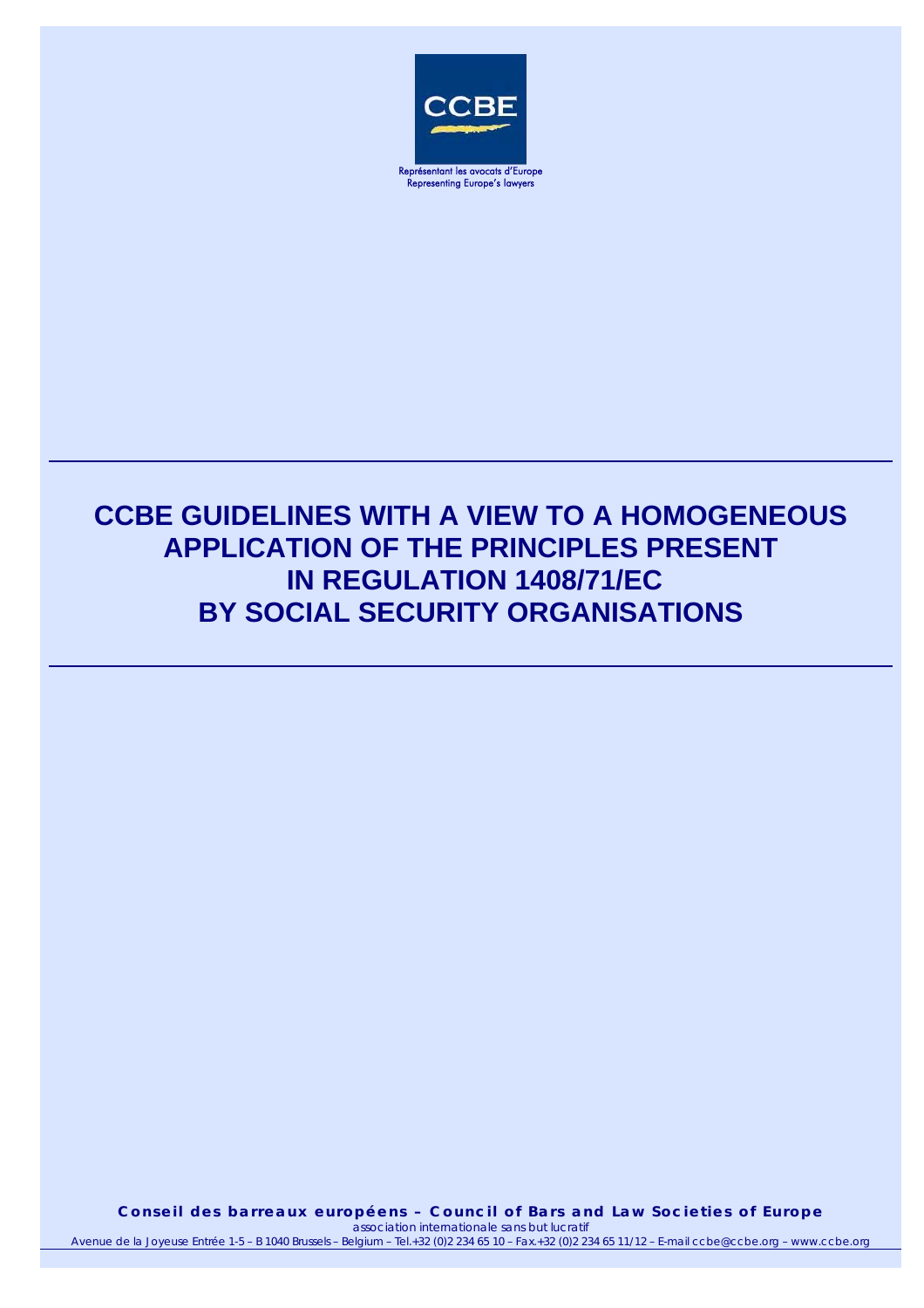# **CCBE guidelines with a view to a homogeneous application of the principles present in Regulation 1408/71/EC by social security organisations**

#### **I. Introduction**

The present guidelines aim to facilitate the application of Regulation EC 1408/71 by social security organisations in the different Member States, and in particular by social security organisations for lawyers which exist in some of these States, in the interest of lawyers in cross-border practice within the European Union.

They include:

- first, a reminder of the main principles of Directive 98/5/EC of the European Parliament and of Council of 16 February 1998 to facilitate practice of the profession of lawyer on a permanent basis in a Member State other than that in which the qualification was obtained (hereafter referred to as the Establishment Directive),
- second, the main principles of Regulation  $1408/71/EC<sup>1</sup>$  on the application of social security schemes to employed and self-employed persons and their families moving within the Community (hereafter referred to as the Regulation).

Lawyers who practise within the framework of the Establishment Directive are subject to a number of problems in the field of social security: in which country should they pay their subscriptions? Which social security regime is applicable? How does the calculation for retirement pension works? etc.

All these issues are dealt with by Regulation EC 1408/71 which aims at co-ordinating the applicable laws and not at harmonising them as distinct national regimes remain.

The CCBE would like to encourage co-ordination between different national schemes applicable having regard to the various principles applicable to free movement of lawyers.

The CCBE would like to invite social security organisations to refer to the Regulation itself<sup>2</sup> as the present guidelines addresses only the main general principles and not the exceptions or special cases.

# **II. Guidelines**

#### **II.1 Legal framework applicable to cross-border practice:**

Lawyers' cross-border practice can be temporary or permanent.

The first Directive applicable to lawyers was Council Directive 77/249/EEC of 22 March 1977 to facilitate the effective exercise by lawyers of freedom to provide services.

It enabled a lawyer to go to another Member State to temporary practise his/her professional activity.

Article 4 of the said Directive provides that: "[the lawyer] *shall remain subject to the conditions and rules of professional conduct of the Member State from which he comes without prejudice to respect for the rules, whatever their source, which govern the profession in the host Member State*".

http://www.europa.eu.int/comm/employment\_social/soc-prot/schemes/index\_en.htm **<sup>2</sup>** http://www.ccbe.org/doc/conferenceRome\_260304/doc/1971R1408\_en.pdf

#### **Conseil des barreaux européens – Council of Bars and Law Societies of Europe**

*association internationale sans but lucratif*

Avenue de la Joyeuse Entrée 1-5 – B 1040 Brussels – Belgium – Tel.+32 (0)2 234 65 10 – Fax.+32 (0)2 234 65 11/12 – E-mail ccbe@ccbe.org – www.ccbe.org

**The should be specified that the regulation will in the end be replaced by Regulation 883/2004/EC of the European Parliament** and of the Council of 29 April 2004 on the coordination of social security systems. This new Regulation will simplify and update existing rules. Its scope is wider as it should apply to any person covered by social security law. It does not question the main principles of Regulation 1408/71. It will not enter into force before 2006). Direct link to the Regulation: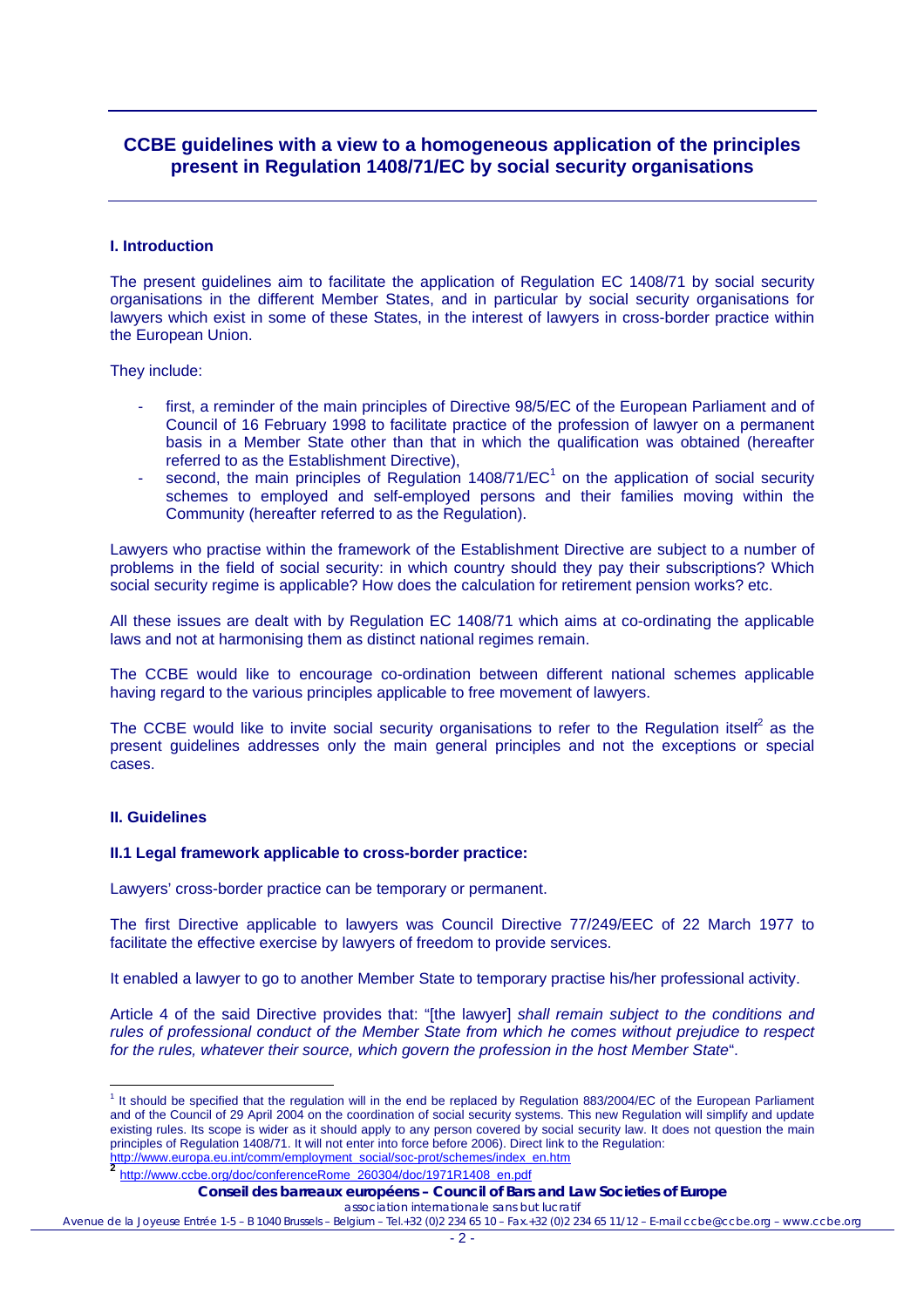There is accordingly no specific provision with regard to social security within the framework of temporary practice in another Member State, the lawyer remains subject to his/her social security regime.

However, Regulation 1408/71/EC includes several specific provisions in the case of secondment. Secondment is a type of temporary exercise of the professional activity although it includes a notion of permanence as opposed to the free movement of services as its duration is for a maximum of 12 months ( renewable for another period of 12 months). In this case, the Regulation foresees the application of the law of the Home State as far as social security is concerned.

The second Directive which is applicable to lawyers is the Establishment Directive 98/5/EC to facilitate practice of the profession of lawyer on a permanent basis in a Member State other than that in which the qualification was obtained.

Under this Directive, any lawyer from an EU Member State has the right to practise his/her profession on a permanent basis in another Member under his/her home title, provided that he/she registers with the Host bar.

Under this Directive the host bar has to proceed to the registration of the lawyer given his/her certificate of registration with the relevant home authority.

The lawyer registered in the host Member State who practises under his/her home professional title can practise as an employed lawyer of another lawyer, of an association of lawyers or of a public or private undertaking, provided that the practice of the legal profession in this quality is authorised in the host Member State.

For example, a German lawyer "*Rechtsanwalt*" can decide to go to Italy to establish himself there as a lawyer and practise permanently under his home title "*Rechtsanwalt*". Once established, he can practise many activities since he can provide legal advice not only in his home State law or in European law, but also in host State law, i.e. Italian law in this case.

The lawyer practising under his/her home professional title, which proves an effective and regular activity of at least three years in the host Member State, and in the law of that State, including Community law, may access the legal profession of the host Member State without having to satisfy an adaptation period of a maximum duration of three years or an aptitude test.

If we take the above example, the German lawyer will be able, after three years of practice, to become an Italian lawyer without being obliged to take the aptitude test. Indeed, the Directive abolished the obligation of an aptitude test for a lawyer who is established and has practised local law for three years.

It means that the lawyer as from his/her registration under Article 3 of the Directive (and without having to wait for three years after which he could choose to become a lawyer of the host Member State) will have the same rights and duties as his/her fellow colleagues of the Home State for the provisions which may exist within the Bar regarding social security

The opposite situation would create discrimination which is contrary to principles of Community law.

Within the framework of this Directive, difficulties linked to social security are likely to arise.

The aim of the CCBE is to avoid a lawyer having to pay subscriptions for his/her pension scheme and/or social security scheme both in the home and host Member States, that he/she can benefit from benefits to which he/she is entitled and that the period of practice in another Member State is taken into account for his/her rights to a pension.

*association internationale sans but lucratif* Avenue de la Joyeuse Entrée 1-5 – B 1040 Brussels – Belgium – Tel.+32 (0)2 234 65 10 – Fax.+32 (0)2 234 65 11/12 – E-mail ccbe@ccbe.org – www.ccbe.org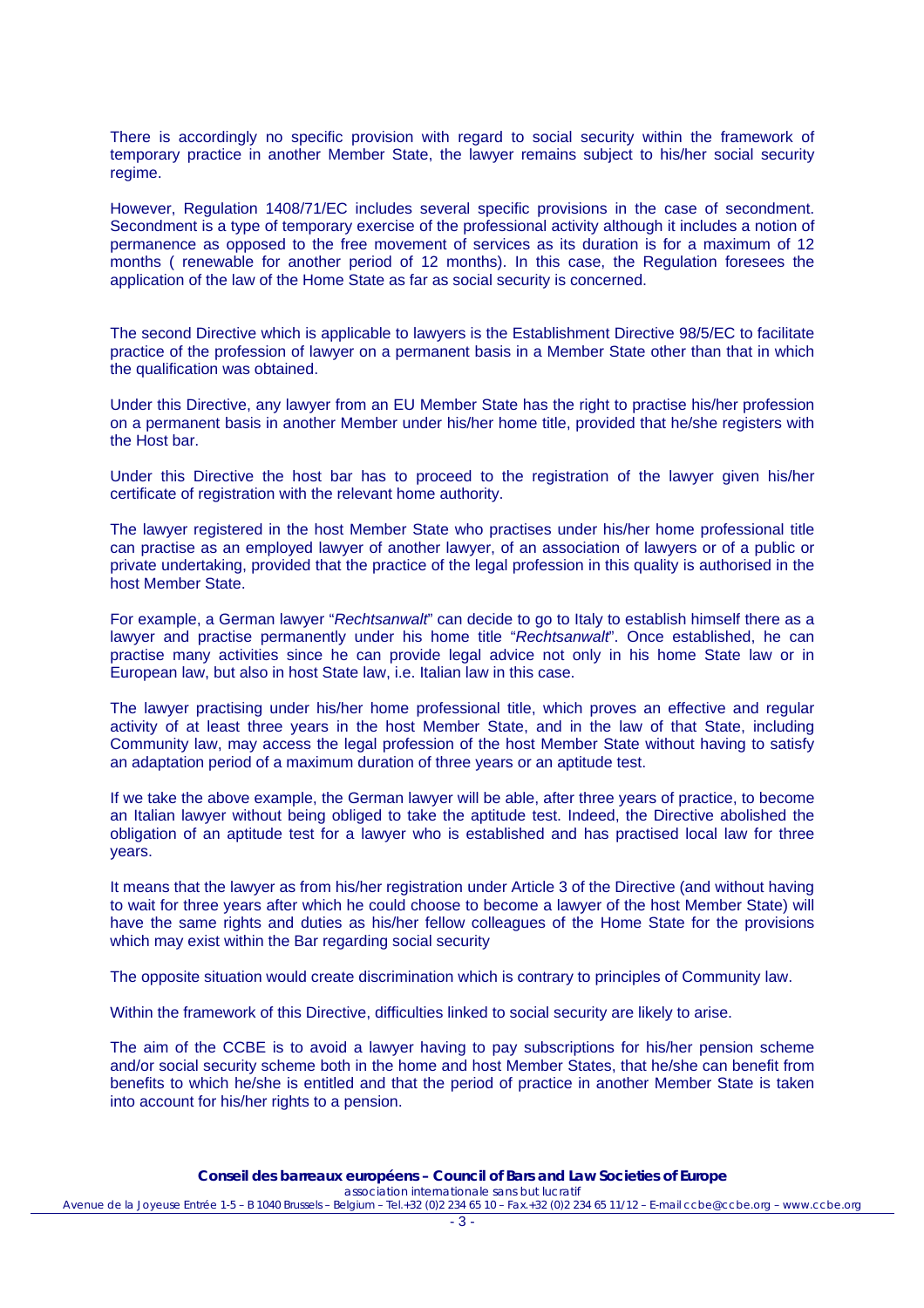The CCBE recommends therefore to relevant social security organisations and to its member bars to find a solution under the provisions of Regulation 1408/71/EEC to these difficulties which are likely to arise for lawyers willing to establish.

# **II.2 Regulation 1408/71/EC applicable to social security issues**

The Regulation is applicable to lawyers whether they are self-employed or employed, and to their families.

The branches of social security covered by the Regulation are listed under Article 4:

sickness and maternity benefits; invalidity benefits, including those intended for the maintenance or improvement of earning capacity; old-age benefits; survivors benefits, benefits in respect of accident at work or occupational diseases; **death grants:** unemployment benefits; family benefits<sup>3</sup>.

The present regulation applies to general or special social security regimes, contributory or non contributory, and to regimes linked to the duties of the employer.

The main principles of the Regulation are on the one hand linked to (1) the determination of the law applicable and on the other hand to the (2) right to social security benefits.

# *(1) Determination of the law applicable (article 13)4*

# **Principle of the unique character and exclusivity of the law applicable**

Any lawyer, whether he is self-employed or employed, can only be subject to the law of one Member State.

It means that he can be subject only to one social security regime and that combination of applicable national laws should be avoided.

#### **Application of the law of the country where the professional activity is carried out (Lex Loci Labori)**

The social security regime exclusively applicable to the lawyer is that of the country where he practises his professional activity, whether employed or self-employed.

The fact that the lawyer resides in the territory of another Member State or that if he is employed, the registered office or place of business of the undertaking or individual employing him is located in the territory of another Member State do not enable him to depart from this principle.

The self-employed worker being subject to the regime of the State where he works is a general principle totally consistent with the free movement principle, as the aim of this Regulation is to ensure equality of treatment for the right to social security benefits as any citizens of this Member State (Article 3).

  $3$  The future Regulation adds at Article 3, paternity benefits and pre-retirement benefits.

<sup>&</sup>lt;sup>4</sup> Article 11 of the future Regulation provides for that persons to whom this Regulation applies are subject only to the law of one Member State.

**Conseil des barreaux européens – Council of Bars and Law Societies of Europe**  *association internationale sans but lucratif*

Avenue de la Joyeuse Entrée 1-5 – B 1040 Brussels – Belgium – Tel.+32 (0)2 234 65 10 – Fax.+32 (0)2 234 65 11/12 – E-mail ccbe@ccbe.org – www.ccbe.org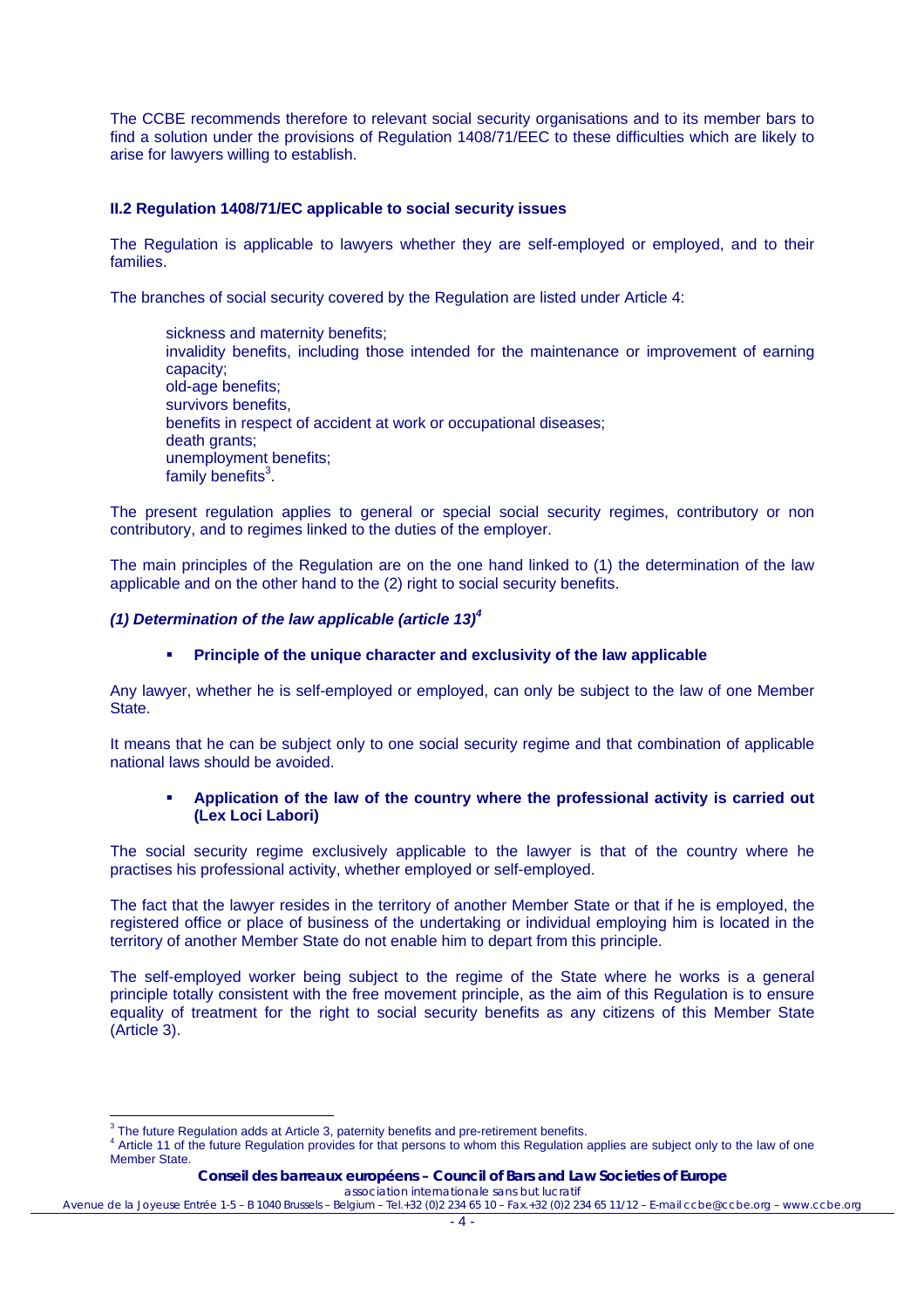Therefore, no Member State other than that whose legislation is made applicable is entitled to collect subscriptions (combination of subscriptions is forbidden). The country where benefits are provided should be the same as that where subscriptions are paid.

Therefore, within the framework of the Establishment Directive, and as the Regulation provides for the application of the law of the country to determine the applicable social security regime, only the social security regime of the host Member State is applicable from the registration with the bar of that State on.

#### **Exceptions to the Lex Loci Labori principle**

Some exceptions are however provided for:

- The cases of secondment, i.e. a temporary activity in the territory of another Member State not exceeding 12 months (with the possibility of an extension of 12 further months if the competent authority of the Member State in whose territory the person concerned has entered to work gives its consent), during which the law of the Home State remains applicable (Article 14 (1), letters (a) and (b) for employed activity, Article 14b (1), letters (a) and (b) for self-employed activity)<sup>5</sup>.
- When the professional activity is normally performed in the territory of two or more Member States, the subsidiary residence criterion is applied to determine the law applicable as far as social security is concerned. However, if the activity is practised in a Member State other than the State of residence, the residence criterion does not apply but the general principle of lex loci labori does (Article 14 (2) for employed activity, Article 14b (2) for self-employed activity) $^{6}$ .
- As far as old-age insurance is concerned and should the above criteria not enable the non salaried worker to be registered, even on a voluntary basis, with such a regime, the latter will be subject to "*the legislation of the other Member State which would apply apart from these particular provisions, or should the legislations of two or more Member States apply in this way, he shall be subject to the legislation decided on by common agreement amongst the Member States concerned or their competent authorities*". (Article 14a (4)).

To take the above example and to summarise it, the German lawyer practising under his/her home title of "*Rechtsanwalt*" under the Establishment Directive in Italy only will be subject to the Italian social security regime.

If the same lawyer practises on a permanent basis both in Italy and in other Member States and if his/her residence is in Italy, then only the Italian social security regime will be applicable.

If this lawyer practises on a permanent basis both in Italy and in other Member States and if his/her residence is in another Member State, then he/she will be subject to the social security regime of that Member State, provided that he/she also practises his/her profession there.

# *(2) The right to benefits*

#### 1. Principle of equality of treatment

Any lawyer, whether he/she is employed or self-employed, and the members of his/her family, shall benefit from the same benefits in any new Member State as the citizens of that State.

**Conseil des barreaux européens – Council of Bars and Law Societies of Europe**  *association internationale sans but lucratif*

**EXECT**<br><sup>5</sup> Article 12 of the future Regulation includes the same rule in case of secondment which must not exceed 24 months whether it is an employed or self-employed activity.

Article 13 of the future Regulation specifies that the person who practises an employed or a self-employed activity in two or several Member States is subject to the law of the country of residence, if he/she practises "*a substantial part of his/her activity in this Member State*".

Avenue de la Joyeuse Entrée 1-5 – B 1040 Brussels – Belgium – Tel.+32 (0)2 234 65 10 – Fax.+32 (0)2 234 65 11/12 – E-mail ccbe@ccbe.org – www.ccbe.org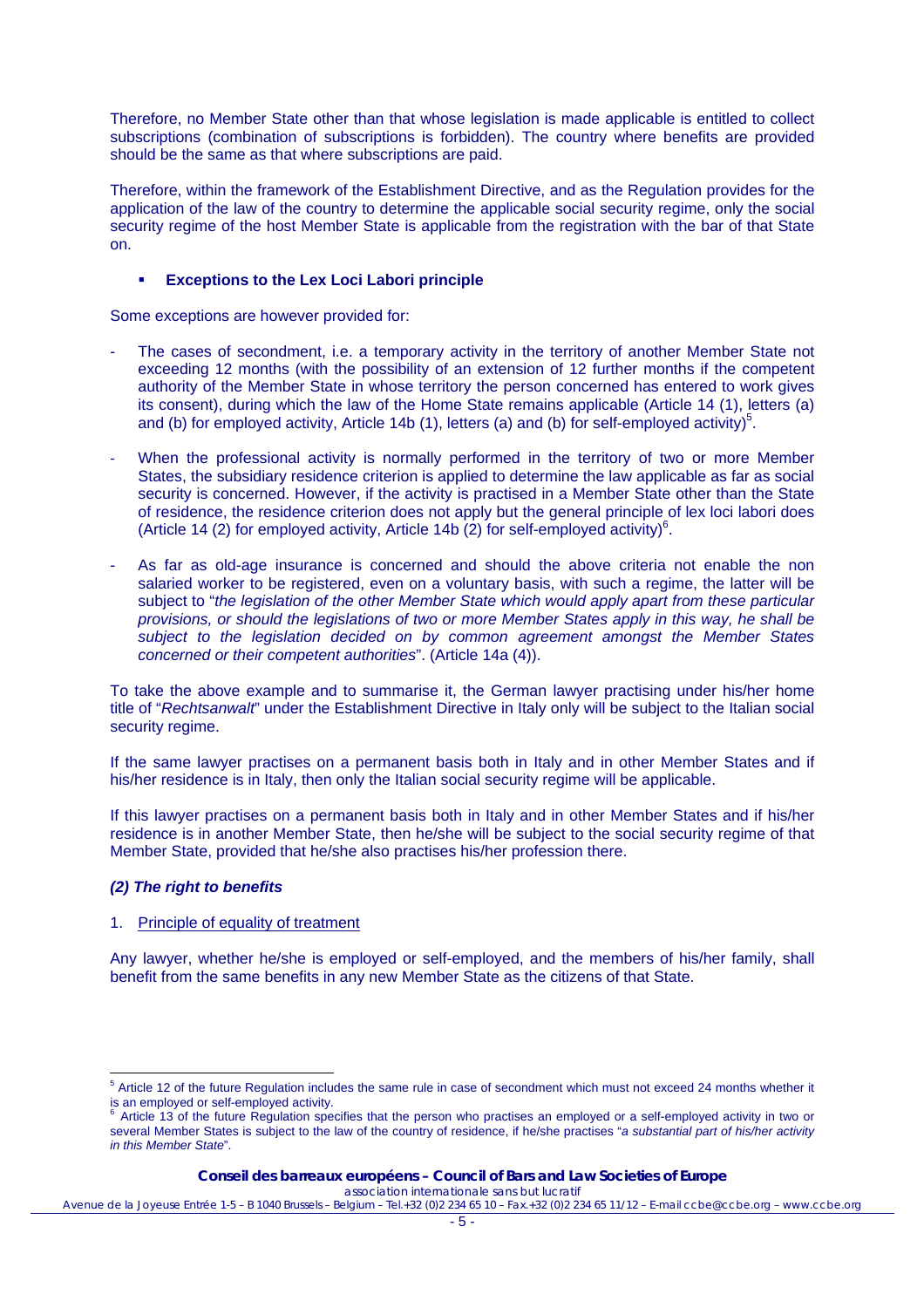# 2. Principle of the preservation of acquired rights or rights in the course of being acquired

The lawyer cannot loose the right to social security benefits only because he/she changed residence in a Member State other than the one where he acquired his/her rights as a worker. On the contrary, he/she should be able to preserve the rights to some benefits. This is the principle of preservation of acquired rights whose corollary is the exportation of benefits.

A distinction should be made between the three following categories of benefits:

- ¾ *Category I*: invalidity, old-age or survivors' cash benefits, pension for accidents at work or occupational diseases and death grants
- $\triangleright$  Category II: special non-contributory cash benefits
- ¾ *Category III*: sickness, maternity benefits; unemployment benefits; family allowances; contributions for children dependent on the holder of a retirement pension or orphan rents

#### ¾ *Category I: Principle of waiving of the residence clause for long-term benefits (Article 10 (1)):*

For invalidity, old-age or survivors' cash benefits, pension for accidents at work or occupational diseases and death grants, the rule is that residence clauses are waived.

This means that the different pensions or benefits acquired under the legislation of one or more Member States shall not be subject to any reduction, modification, suspension, withdrawal or confiscation on account of the fact that the benefiting lawyer resides in the territory of a Member State other than that in which the institution responsible for payment is located.

This principle applies both to the payment of benefits and to the acquisition of rights to benefits.

# ¾ *Category II: Condition of residence in the State awarding the benefit for special non contributory benefits (Article 10a):*

Those benefits, which are listed for each Member State in Appendix IIa of the Regulation, are granted exclusively in the territory of the State of residence, in accordance with the legislation of that State.

This means that the lawyer who leaves that State is not entitled to receive these benefits in his new country of residence.

This rule, which departs from the principle of exportation of benefits, must be interpreted very strictly and only concerns benefits which have both a special and non-contributory features.

# ¾ *Category III: Principle of preservation of acquired rights for short-term benefits (Title III):*

This category includes, as mentioned above, sickness-maternity benefits, unemployment benefits, family allowance, children on the holder of a retirement pension or orphan rents.

The preservation of acquired rights means that the lawyer may benefit from his benefits if he resides in a Member State other than that in which he is registered with (the competent State) or if he temporarily resides in a Member State other than the competent State.

The mechanism stated in the Regulation works in general as follows:

a) If the lawyer resides in a Member State other than that where he is registered with or where he is entitled to benefits, he then receives in the State of residence:

Benefits in kind, which are provided by the country of residence on behalf of the competent State concerned. The latter shall pay back the amount granted by the country of residence (Article 19(1) (a)).

#### **Conseil des barreaux européens – Council of Bars and Law Societies of Europe**  *association internationale sans but lucratif*

Avenue de la Joyeuse Entrée 1-5 – B 1040 Brussels – Belgium – Tel.+32 (0)2 234 65 10 – Fax.+32 (0)2 234 65 11/12 – E-mail ccbe@ccbe.org – www.ccbe.org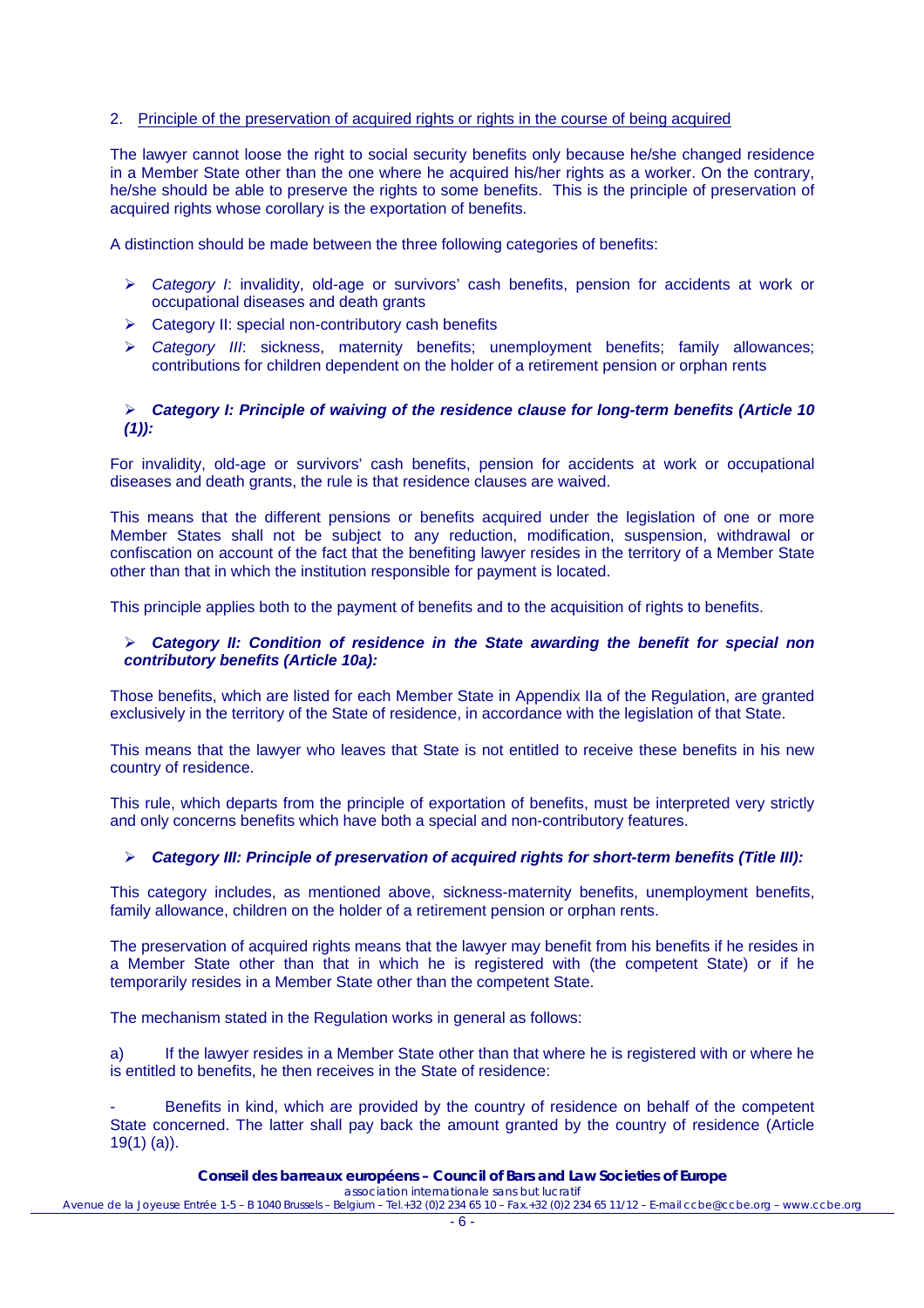Cash benefits, which are granted by the social security body in the competent State, unless otherwise agreed between the State of residence and the competent State (Article 19(1) (b)).

b) If the lawyer spends some time in a Member State other than the one where he is registered with (e.g. the competent State), then:

cash benefits will be paid back in accordance with the table of the competent State; benefits in kind will be paid back in accordance with the list set out in the legislation of the State on the territory of which the benefits were performed or the products bought.

# 3. The mechanism of aggregation

In order to maintain acquired rights and rights in the course of being acquired, competent institutions have to think as if the whole working life had been completed in a sole territory.

The competent institution of a Member State whose legislation makes the acquisition, retention or recovery of the right to benefits subject to the completion of the periods of insurance or residence shall take account of any period completed under the legislation of another Member State as if they had been completed under its own legislation.

These periods of subscription, employment or residence must be taken into account for the opening and preservation of a right to benefits as well as for the calculation of the benefits whose amount would depend on the duration of the working life (old-age, survivors', invalidity) so that the lawyer can benefit from rights to benefits as if these periods had been completed on the territory of the Member State concerned.

This means that there cannot be any waiting period before benefiting from the rights to benefits (Article 18 for sickness insurance, Article 38 for invalidity, Article 45(1) for old-age and death).

For example, if a lawyer has benefited from a social security regime for two years in the country A and that the rule in country B where he will work and register with, is to pay social subscriptions for 12 months before benefiting from benefits, the lawyer will immediately get all benefits in country B because the subscriptions he paid in country A should be considered as if they had been completed under the legislation of country B.

#### 4. The mechanism of pro-rata payment

This principle, which is the corollary of the aggregation one, works for the calculation of rights. It means that when the aggregation of periods completed in different Member States, the lawyer will receive only a part of the national benefit, in accordance with the period effectively completed in this State. This concerns long-term benefits such as a retirement pension (Article 46 (2) (b)).

These two mechanisms, i.e. aggregation and pro-rata payment, are not necessary when the person concerned may, due to the periods of insurance and residence completed in the Member State concerned, claim benefits as any other citizen of that State.

**Old-age and death:** Article 46 regulates the way the rights to old-age benefits are awarded.

The organisation of the Member State where the right is open calculates first the amount of the benefit as it should be in theory should all periods of work have been completed on its territory.

On the basis of that amount, it sets the effective amount of the benefit under the pro-rata calculation of the periods completed under the legislation of its territory in accordance with the total duration of the periods of insurance or residence completed under the laws of the Member States concerned (mechanism of pro-rata payment).

The highest amount (amount of the individual benefit or the pro-rata benefit) will be kept.

*association internationale sans but lucratif* Avenue de la Joyeuse Entrée 1-5 – B 1040 Brussels – Belgium – Tel.+32 (0)2 234 65 10 – Fax.+32 (0)2 234 65 11/12 – E-mail ccbe@ccbe.org – www.ccbe.org